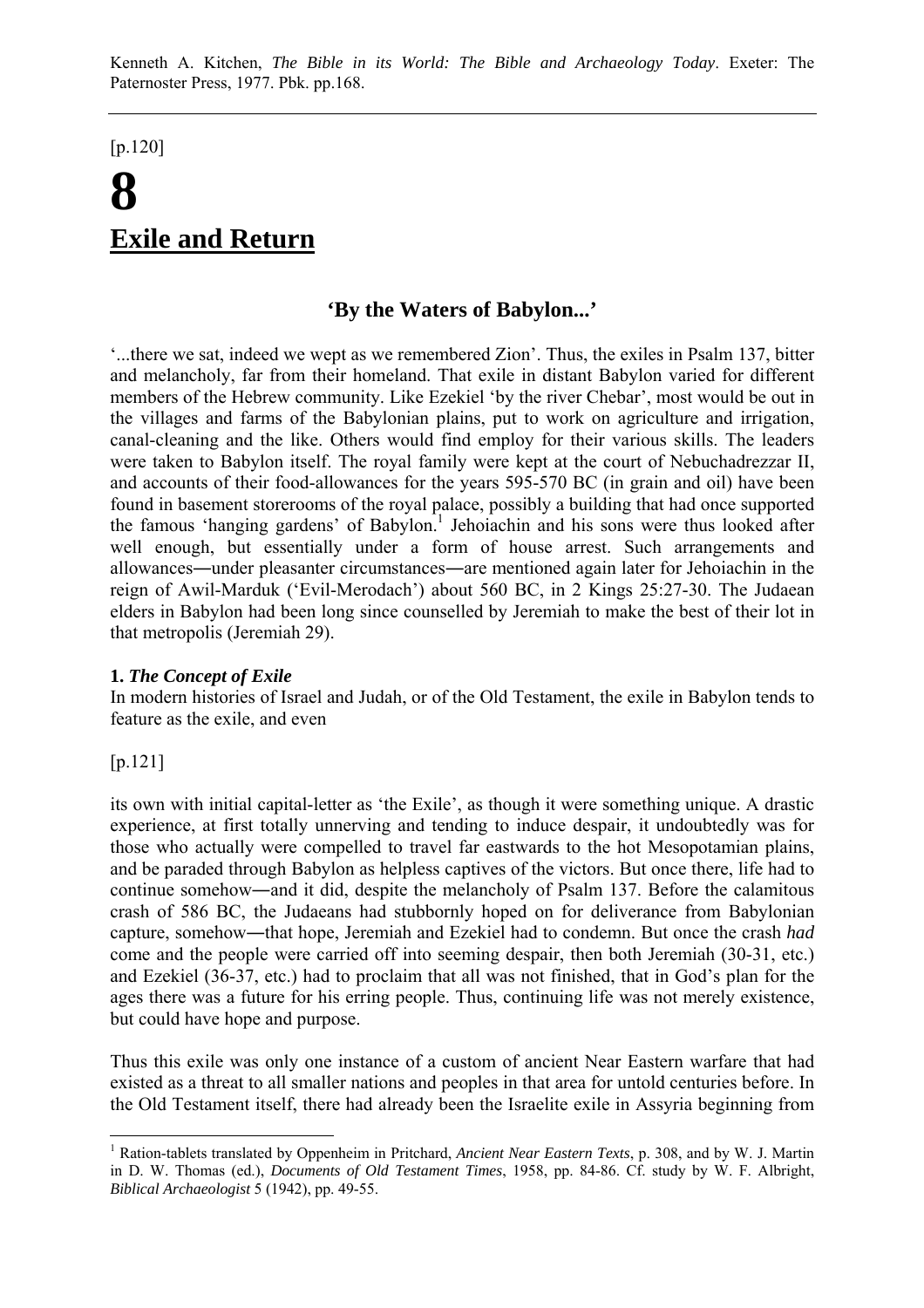734 and 722 BC, executed in two phases under Tiglath-pileser III (2 Kings 15:29) and by Shalmaneser V and Sargon II (cf. 2 Kings 17:6; 18:11). From the Assyrian vantage-point, indeed, these two deportations were merely incidents, part of a long series in the Levant and elsewhere. Away back in Moses's time, in the thirteenth century BC, Shalmaneser I deported young people of Urartu (Ararat) into Assyria, and likewise exiled some 14,400 prisoners from the middle Euphrates region (Hanigalbat).<sup>2</sup> In the late twelfth century BC, Tiglath-pileser I copied this practice, and from the ninth century BC onwards (beginning with Assur-nasir-pal II and Shalmaneser III), exile was an economic and political weapon exploited by every Assyrian monarch who waged foreign wars. Nor were the Assyrians the first or only state to impose exile on defeated foes. Again, in the thirteenth century BC, Ramesses II of Egypt is described as the one who removed southerners to the north, northerners to the south, easterners to the west, and westerners to the east, and in practice Ramesses III (*c*. 1180 BC) transported Libyans and Sherden into Egypt<sup>3</sup> Still earlier, the Hittite king Mursil II repeatedly deported subject-populations on the grand scale―15,300 one year, 66,000 another year, and so on.<sup>4</sup> Centuries before Moses, back in the eighteenth century BC (Mari), in the seventeenth century BC (Hattusil I of the Hittites), and the fifteenth century BC (Tuthmosis III and IV, Amenophis II, of Egypt), deportation of defeated peoples in upper Mesopotamia, Anatolia and Canaan itself recurs in the in-

[p.122]

scriptions of the victors in these periods and places.<sup>5</sup>

Therefore, the threat of exile far from home was *always* a reality that overshadowed the smaller nations or peoples like Israel, even from long before the days of a Moses or a David or a Solomon, right down to the eventual deportations of the Hebrews in the eighth century BC to Assyria and in the sixth to Babylon. Thus, threats of deportation among sanctions on disobedience in (e.g.) Leviticus 26:33, 39, 41, or Deuteronomy 28:36, 41, 64, are *not* reflections of the Babylonian exile written up afterwards (as 19th-century dogma has it), but are simply *one* of the *constant* potential fates that the 'small' nations had always to envisage at the hands of 'great powers', from one age to the next. Away back in the sanction-curses that end his 'law-code', Hammurabi of Babylon (*c*. 1750 BC) calls down upon any ruler who should offend against these laws 'the dispersion of his people', and that the goddess Inanna should 'deliver him into the hands of his enemies, and may they carry him away in bonds, to a land hostile to him'!<sup>6</sup> Here, formulated as early as the patriarchs, is the threat of exile from Babylon! The references in Leviticus and Deuteronomy are equally generalized, and hence cannot be used of themselves to date any part of these works so late as the Babylonian exile, or to any specific exile. In hindsight, of course, we can view the Assyrian and Babylonian exiles as 'fulfilments' of such sanctions, but not as actually historically present in the original writing of these passages. The generality of such sanctions in law, treaty and covenant is likewise illustrated by Esarhaddon's treaty with Baal, king of Tyre, in the curses of which we

 $\overline{a}$ 

<sup>2</sup> Translated, D. D. Luckenbill, *Ancient Records of Assyria*, 1, 1926, pp. 39-40 (§§ 114, 116), 57, 59-60 (§§ 164, 171); A. K. Grayson, *Assyrian Royal Inscriptions*, I, 1973, pp. 81, 82 (§§ 527, 530). 3

References, Kitchen in J. B. Payne (ed.), *New Perspectives on the Old Testament*, 1970, pp. 6, 20, n. 42. 4

References, *ibid*., nn. 37-41. 5 *Ibid*., nn. 28-36. 6

Stela, cots. (reverse) xxvi:75, and xxviii:15-25, cf. translation by Meek in Pritchard, *Ancient Near Eastern Texts*, pp. 179, 179-180.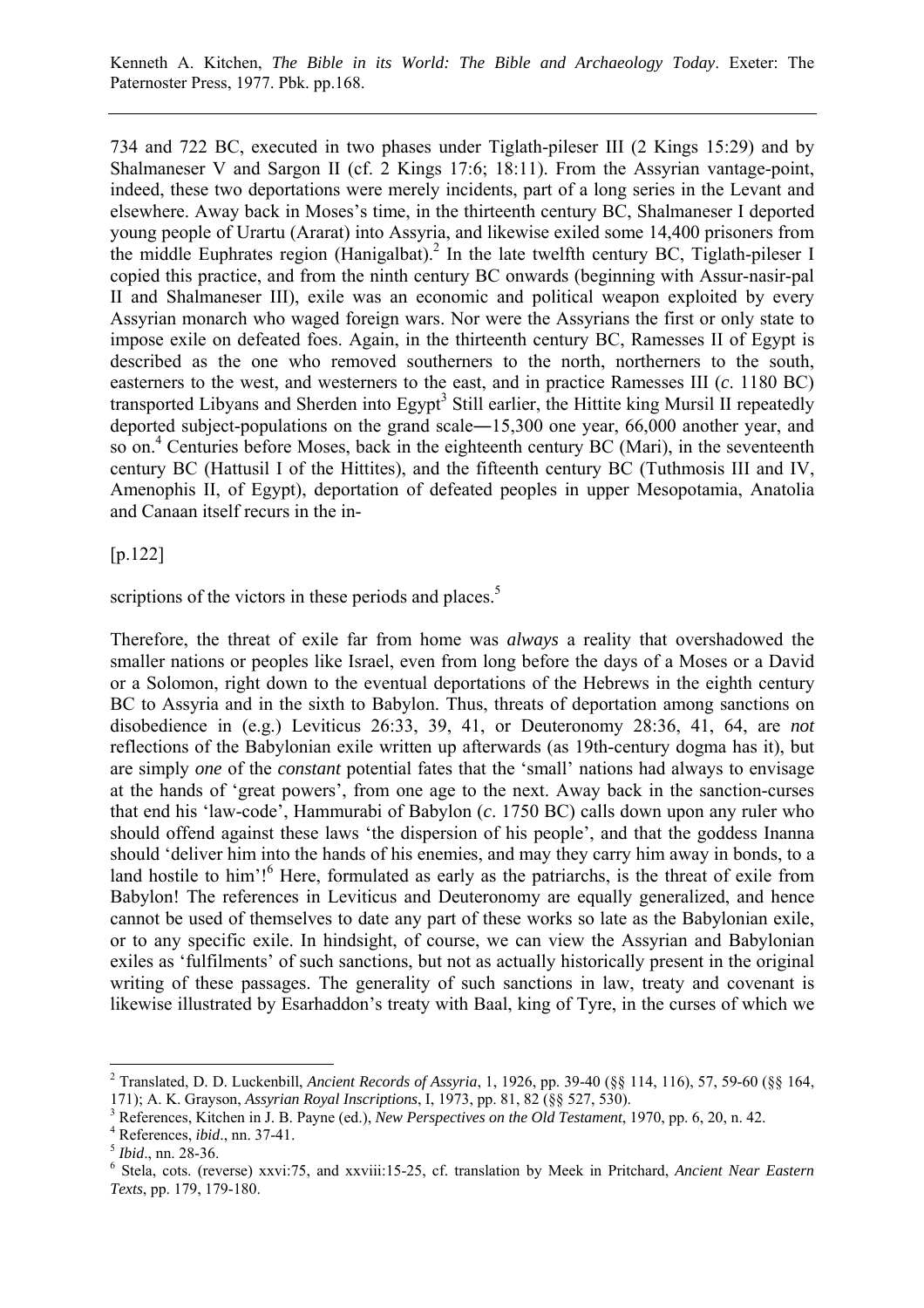find: 'may (the Tyrian gods) Melqart and Eshmun deliver your land to destruction, and your people to be deported...,<sup>7</sup> which in fact had no final historical fulfilment.

Thus, the Babylonian exile must have affected the captive Judeans deeply; but it was not a unique event. And, as we have seen, the prophets Jeremiah and Ezekiel pointed forward to the future, saying that there was hope to come.

### **2.** *The Significance of the Babylonian Exile*

It has sometimes been thought that this brief period of some fifty to seventy years was *the* creative period for Old Testament literature, when old traditions were either collected or simply 'invented', to be set down firmly in writing for perhaps the first time. The sixth century BC is characterized as a period when Egypt and Babylon both looked back to their ancient glories, reviving modes of one, even two, thousand years before. However, this picture is beset with logical fallacies and factual errors. Ancient glories were indeed harked back to, in both Egypt and Babylon. But only in a

[p.123]

 $\overline{a}$ 

few outward trappings. Thus, in Babylon, archaic forms of signs and words might be used in a certain proportion of monumental or commemorative inscriptions―but the day-to-day administration was run (and recorded) on strictly contemporary lines and in, current script. In Egypt, the officials (like their pharaohs) used ancient titles upon monuments, but in practice functioned within the reformed, fairly centralized administration of the vigorous Saite Dynasty 26 (*c*. 664-525 BC), with everyday texts written in increasingly flowing script―demotic, which took over steadily from the older hieratic. In literature in both civilizations, while new work was produced, the sixth century BC was definitely not a great 'creative' period, rather an age of conservation. In Mesopotamia, the scribes copied and recopied already long-extant classical Akkadian literature (even the long-outdated laws of Hammurabi) and adapted bilingual Sumero-Akkadian texts; little new was created (so far as we know), other than royal inscriptions, some hymns, and further rituals. In Egypt, similarly, there were rather fewer new works to set alongside the recopying of old, classical Middle Egyptian literature, and even the recopying of the Pyramid Texts for late funerary use from the originals of nearly two millennia before. It was, strikingly, an age of conservation, not creation. Therefore, if anything of the spirit of the age 'rubbed off' on the Hebrews in Babylonia, it would―again―be the recopying, conservation, of *already-existing older literature*, far more than the creation of numerous fresh new works. The opposite myth—that much of the Old Testament was essentially 'created' at this period―rests (1) on a gross misunderstanding of trends in the ancient Near East in the seventh-sixth centuries BC, and (2) upon now outdated nineteenth-century theories about the stitching-together of purely imaginary literary strands.<sup>8</sup>  $(I, E, P, D)$  into the present-day 'five books of Moses', plus analogous (and equally unrealistic) theories of the origins of much else in the Old Testament. On the basis of these modern myths, the supposed literary productivity of a cowed and conquered people within just fifty to seventy years was both phenomenal in scale and wholly anomalous in character. Instead, we should view Hebrew literary activity in the sixth century BC as, again, largely conservational―copying and preserving already existing works, with minimum of editing, far more than the writing of wholly new ones. Deliberately fashioned,

<sup>&</sup>lt;sup>7</sup> Translation, cf. E. Reiner in Pritchard, *op. cit.*, 3rd ed., p. 534, (iv), or *Supplement*, p. 98.  $\frac{8}{3}$  On which matter of *V*-itabon, *Ansient Orient*  $\cancel{\text{R}}$  OT, np. 112 ff.

On which matter, cf. Kitchen, *Ancient Orient & OT*, pp. 112 ff.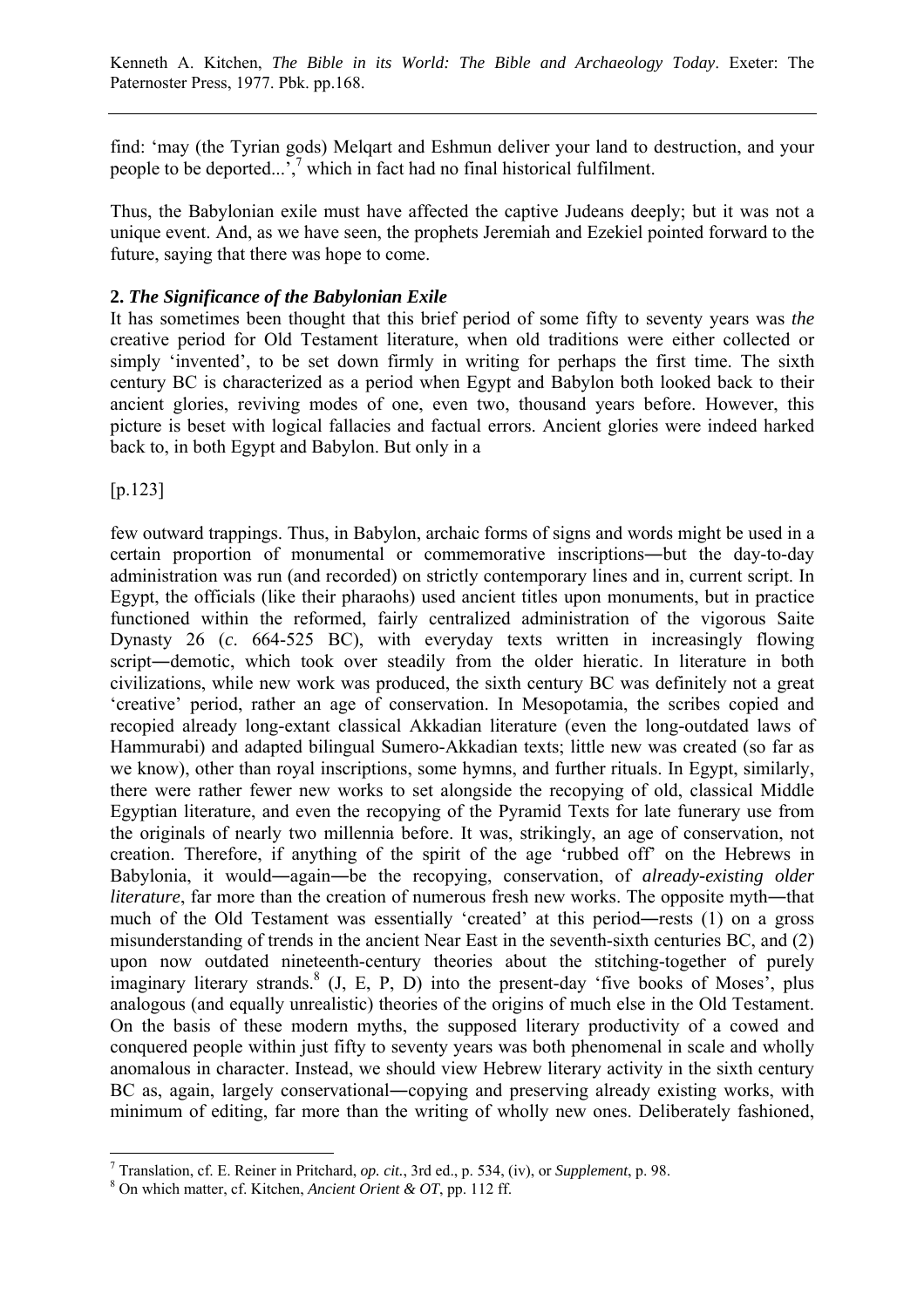archaic literary works were produced neither in Egypt nor in Babylon―nor, therefore, should they be assumed for the Hebrews. Instead, in the sixth century BC, original Hebrew writings were of limited number, if of memorable quality—the completion of Jeremiah's and Ezekiel's prophetical books, and the book of 1-2 Kings which derived most

[p.124]

of its content from pre-existing first-hand sources.<sup>9</sup> Plus either the latter part of Isaiah or the book of Daniel,<sup>10</sup> depending on one's philosophical prejudices and attitude to the nature of biblical prophecy. Among pure poetry, we may include a few psalms like Ps. 137, and Lamentations (whether written by Jeremiah or not). The original Hebrew writings of the exilic period were thus of importance, but not nearly so numerous as has often been suggested. The period was seen as one of divine chastisement, with deliverance to come―a time for taking stock of basic values, and of retaining a heritage in hope of a better future.

## **The Silver Age**

During the reigns of Nebuchadrezzar's successors in Babylon, a formidable new power had arisen in neighbouring Iran. During the reign of Nabonidus (whose son Belshazzar was regent in Babylon), Cyrus of Persia took over the larger Median realm, becoming also king of the Medes, by 546 BC.<sup>11</sup> In autumn of 539 BC, after a battle at Opis for the province of Babylon,<sup>12</sup> Cyrus's troops quickly occupied Babylon itself, in which city Cyrus himself was hailed as liberator a few days later.

Cyrus instituted new policies, and decreed the return of subject peoples and their gods to their homelands, principally in and adjoining Mesopotamia.<sup>13</sup> Thus, his decree to the Judeans in Babylon allowing those who wished to return to Judea (Ezra 1:1 ff.) has long been recognised as being in line with the policy, acts and decrees of Cyrus and Darius I as known from other and first-hand sources.<sup>14</sup> Thus, the temple at Jerusalem was modestly rebuilt, despite delays, under Sheshbazzar and Zerubbabel, it being completed by 515 BC, focus for a restored Jewish community. Encouragement came from the prophets Haggai and Zechariah; later, perhaps, Malachi sought to stir up a disillusioned community that had lapsed into slack ways. They were the last of the preaching and writing prophets. Besides the restored community in Judea and Jerusalem, large communites of Jews continued to live and thrive in Babylonia. Others,

<sup>&</sup>lt;sup>9</sup> Among 'minor prophets', Nahum, Zephaniah, Habbakuk and perhaps Obadiah functioned during the halfcentury before the fall of Jerusalem.

<sup>&</sup>lt;sup>10</sup> Much of the criticism of the book of Daniel rests on mistaken views long since outdated. The language of the book, especially the Aramaic, is best datable to the 6th-4th centuries BC, less easily later. Its historical allusions (not merely to the Maccabean age) are of a quality far superior to Judith and related works, for example. Cf. Wiseman, Mitchell & Joyce, Martin, Kitchen, *Notes on Some Problems in the Book of Daniel*, 1965 [\[http://www.biblicalstudies.org.uk/book\\_daniel.htm](http://www.biblicalstudies.org.uk/book_daniel.html)l]; more recently, A. R. Millard, *Evangelical Quarterly* 49/2

<sup>(1977),</sup> pp. 67-73 [[http://www.biblicalstudies.org.uk/pdf/daniel1-6\\_millard.pd](http://www.biblicalstudies.org.uk/pdf/daniel1-6_millard.pdf)f]. 11 Text published by Gadd, *Anatolian Studies* 8 (1958), p. 77; cf. Oppenheim in Pritchard, *Ancient Near Eastern Texts*, 3rd ed., p. 562f. (*Supplement*, 126f); Wiseman in Thomas (ed.), *Documents of Old Testament Times*, 1958, p. 83, and in *Notes on ... Problems ... Daniel*, p. 13.<br><sup>12</sup> For the sequence of events, see S. Smith, Isaiah XL-L Y, 1944. (Schweich Lectures), pp. 45-7, cf. p. 152, n.

<sup>142.&</sup>lt;br><sup>13</sup> E.g., Cyrus Cylinder text, cf. Oppenheim, Pritchard, Ancient Near Eastern Texts, p. 316.

<sup>&</sup>lt;sup>14</sup> Examples and references, Kitchen, *Old Testament in its Context*, 1973, pp. 37-8, and nn. 26-29.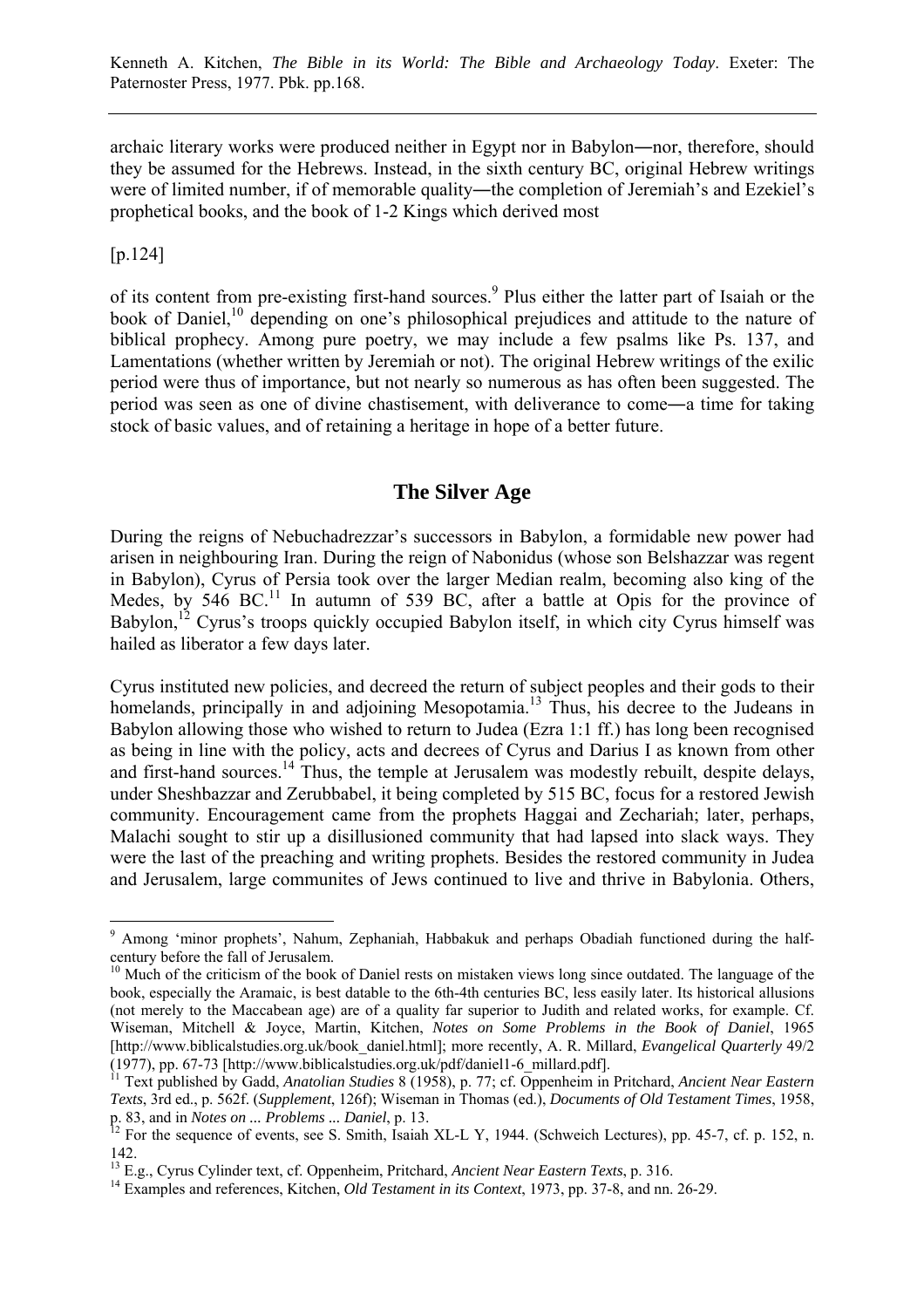likewise, in Egypt, as is evidenced by the archives (in Aramaic, sister tongue of Hebrew) of a body of Jewish mercenary soldiers and their families at the south end of Egypt, manning a garrison on Elephantine island (close to Aswan).

During the fifth century BC, the puny community in Judea still had its troubles. Ezra the scribe paid visits there from Babylonia in 458 BC and later, to regulate spiritual life and to fend off absorption of the Jews by their neighbours through injudicious intermarriages (book of Ezra). In 445 BC, Nehemiah (cupbearer to Artaxerxes I of

[p.125]

Persia) got permission to visit Jerusalem and rebuild its walls. In his efforts, Nehemiah was opposed by three jealous neighbours: Sanballat I, governor of Samaria just to the north; Tobiah, governor in Ammon, eastward across the Jordan; and Geshem or Gashmu, 'the Arabian', to the south (Nehemiah 2:19).

Each of these three has received some illumination from archaeological sources. Longestknown and most familiar is Sanballat of Samaria. He is named as father of two sons (one, Delaiah) in one of the Aramaic papyri from Egypt (Elephantine), of 408 BC, to whom the Jews there appealed for help.<sup>15</sup> Sanballat's family kept control of the Samaria governorship for about another century, down to the time of Alexander the Great―evidence for Sanballat II, Hananiah and Sanballat III is provided by a series of papyri (*c*. 350-330 BC) found not far from Samaria in recent decades.16 A parallel family-line of governors of Ammon is also known to have succeeded Nehemiah's second foe for many generations―their tombs, including a once-splendid mausoleum or temple(?), are known at Araq el-Emir in Transjordan.<sup>17</sup> The most enigmatic of Nehemiah's opponents was the third—'Geshem the Arabian'. He turns out to have been, in fact, the most powerful and dangerous of the trio. From the ruins of a small pagan shrine in the Egyptian east Delta came a set of eight fine silver vessels of the period of the Persian Empire, three being inscribed. One splendid dish is inscribed: 'What Qaynu son of Geshem, King of Qedar, brought (as offering) to (the goddess) Han-Ilat!<sup>18</sup> The kings of Qedar had the confidence of the Persian kings, and a realm that stretched from North Arabia across Edom and Sinai to the borders of Egypt. Hence the seriousness of rumours spread by such a 'key man' against Nehemiah, and the sinister tone of the phrase 'and Gashmu says it ... (Nehemiah 6:6).

Thus the Old Testament closes with the biographical narratives of Ezra and Nehemiah in the fifth century BC. Also to that period belongs Chronicles. This is a history in part parallel with that represented by Genesis to Kings, with supplementary material, and notably different

 $\overline{a}$ <sup>15</sup> Cowley series, Nos, 30/31; translated, Ginsberg in Pritchard, *Ancient Near Eastern Texts*, p. 492.<br><sup>16</sup> See F. M. Cross, *Biblical Archaeologist* 26 (1963), pp. 110-121, and in D. N. Freedman and J. C. Greenfield,

<sup>(</sup>eds.), *New Directions in Biblical Archaeology*, 1971, pp. 45-69, and references, Bright, *History of Israel*, 1972, p. 412, n. 10. Governors of Judah, cf. N. Avigad, *Bullae and Seals from a Post-Exilic Judean Archive*, (Qedem 4) 1976, esp. pp. 30-36.

<sup>17</sup> On the family, cf. Mazar, *Israel Exploration Journal* 7 (1957), pp. 137-145, 229-238; tombs at Araq el-Emir and general history, cf. McCown, *Biblical Archaeologist* 20 (1957), pp. 63-76. Latterly, cf. P. W. Lapp, *Bulletin, American Schools of Oriental Research* 165 (1962), pp. 16-34, *ibid*., 171 (1963), pp. 9-39, and in Avi-Yonah (ed.), Encyclopedia, Archaeol. Excs., Holy Land, II, pp. 527-531.

<sup>&</sup>lt;sup>18</sup> Full publication, 1. Rabinowitz, *Journal of Near Eastern Studies* 15 (1956), pp. 1 ff. and plates 6-7; unaccountably omitted from later editions of Pritchard, *Ancient Near Eastern Texts, and Ancient Near East in Pictures*.